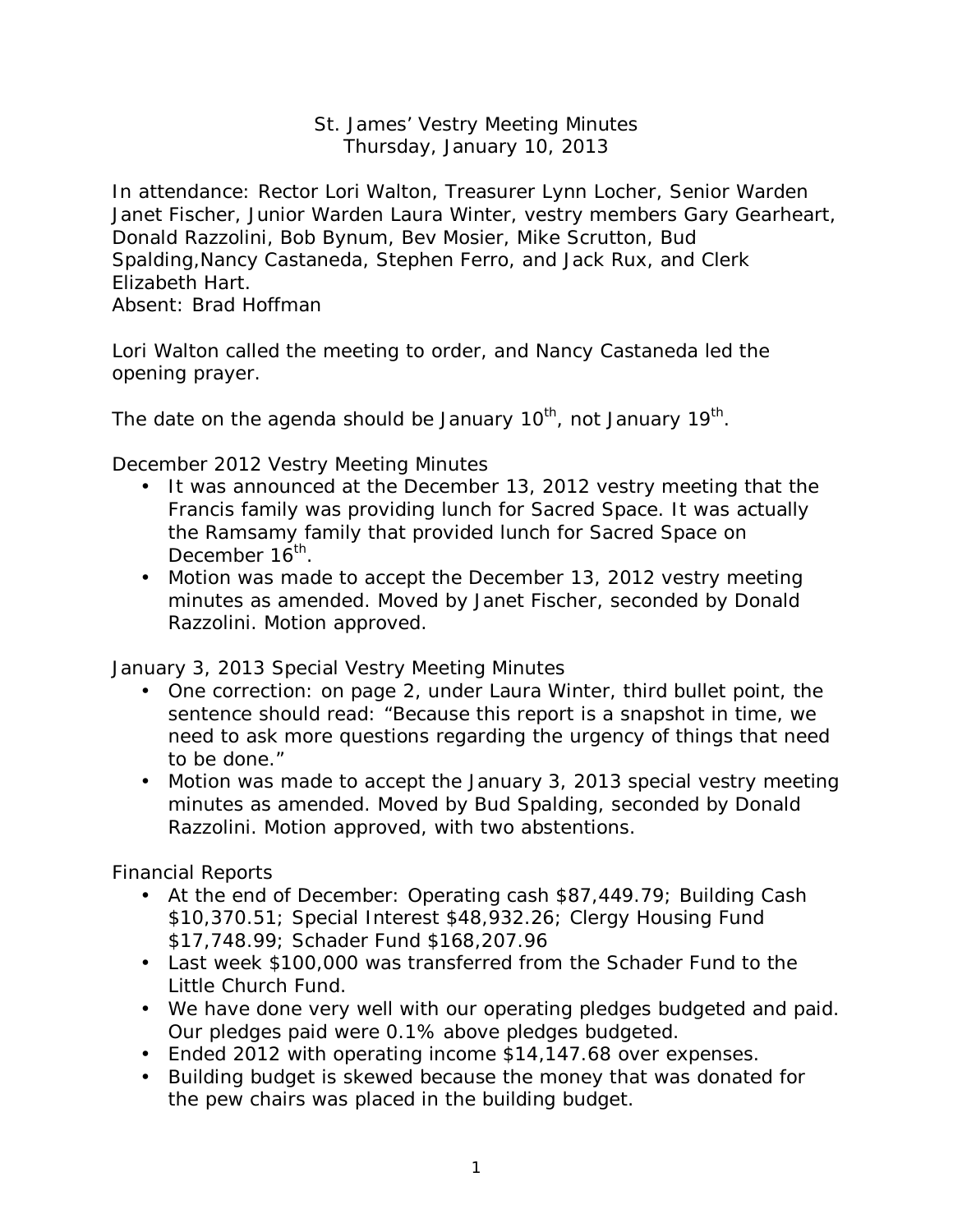- Profit & Loss, Budget vs. Actual
	- o Social Ministries did not spend all that was budgeted.
	- o Most of our programs did not spend as much as budgeted
	- o Did very well the copier and insurance premiums.
	- o In operating, we were under budget by \$3,603.81
	- o Unbudgeted Buildings & Grounds, and ended up \$2,185.59 over budget.
	- o Over budgeted on salaries
- Special Interest We have \$2,287.55 in Christian Education, \$2,814.24 in Altar Guild, \$1,622.21 in Home Warming, \$1,938.54 in General Outreach, and \$4,579.83 in Memorial Donations.
- Need to make some decisions regarding moving money from the Operating Fund. There are areas that could use some cash.
- Suggestions of the Lead Team regarding money transfers
	- o Lynn would like to keep \$40,000 in operating as a reserve
	- o First suggestion is to move \$25,000 to the Building Fund so that we have cash on hand
	- o Sabbatical It is recommended that when a rector takes sabbaticalthe church hire someone, at least part-time, to take care of day-to-day activities, administrative functions and any pastoral issues that should arise. Lori believes 40% time would be enough, which would be 2 days in the office plus Sunday.We have already put aside \$5000 for sabbatical. If we hired someone at 40% time for 3 months, the cost would be approximately \$7,500.Therefore, the second suggestion is to transfer \$2,000 towards sabbatical.
	- o Part-time Children, Teen, and Family (CTF) Coordinator Lori's concern is funding this position in the future (2014 and 2015). Salary, not including benefits, would be approximately \$30,000 a year. The third suggestion is that for 2014 we take 50% of the cost of salary and benefits combined (approximately \$19,000) and we fund it from the excess this year.
	- o Sabbatical and CTF Coordinator money would go into Special Interest.
- Putting money into Special Interest does not restrict the funds in the same way as putting money into either the Building Fund or Endowment.
- Motion was made to transfer money from the Operating Fund to the following funds: \$25,000 to the Building Fund, \$2,000 to the Special Interest Sabbatical Fund, and \$20,000 to the Special Interest Children, Teen, and Family Coordinator position. Moved by Mike Scrutton, seconded by Gary Gearheart. Motion approved.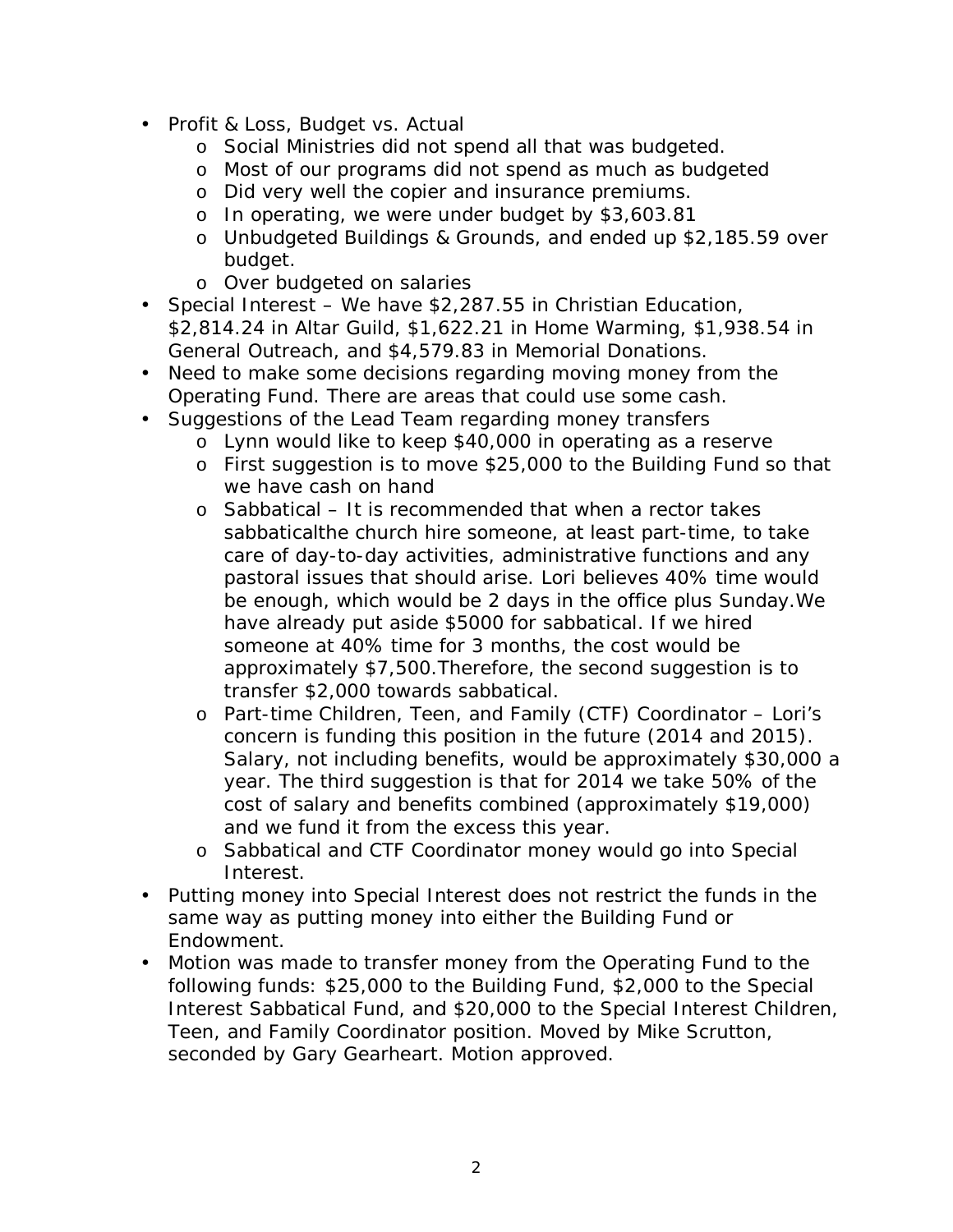2013 Budget

- 92 Pledges to date for a total of \$243,622. We lost \$8,000 in pledges due to people moving or dying.
- Use of church has increased because we have a second Philippine Independent Church congregation.
- Movement of money will impact interest we receive
- Fundraisers income is reduced as compared to 2012 as a portion of the money raised by the McCutcheon concert will go to Abode Services.
- Diocesan assessment is based on our income in 2011
- Outreach
	- o AEMCH continues at \$100 a month. There is a connection between St. James' and AEMCH because of Arlinda Cosby's work with the organization, and Sandra Motley serves on their board.
	- o Budgeted \$600 to the Abode Children's Program and \$750 to Homewarming.
	- o Budgeted \$300 to Sacred Space
	- o Viola Blythe Community Services is located in Newark and does wonderful work in the community. Have budgeted \$750
	- o Shield the Vulnerable– course anyone who wishes to use our facilities must take to make them aware of their legal obligation to report child or elder abuse, prevent child/elder abuse, etc. Background check is for anyone we hire. Budgeted \$445.
- The Forward Movement booklets come out of Faith Formation and cost \$90 a year
- Lynn has tried to factor in inflation in the Operating budget.
- Copier costs covers maintenance and toner, but does not cover the cost of paper.
- Have added the cost of appreciation gifts for staff per Lori. Previously the money had been taken out of professional expenses.
- IT and website costs have been increased, as there were several items that we had not been budgeting, such as the subscription to the Window (church software), upgrades to other software, etc.
- Buildings & Grounds added in areas that were traditionally under Building but are really operating expenses, such as the pruning of the redwood trees behind the Education Building, equipment rental for work parties, and some new bark for the playground.
- The rector's salary is dictated by the Diocese, and the pension is dictated by the pension program.
- Our deacon did not choose to spend any continuing education money last year, but that could change.
- Spent less for supply priests, thanks to one of our parishioners, the Rev. Canon Jim McLeod, but again this could change.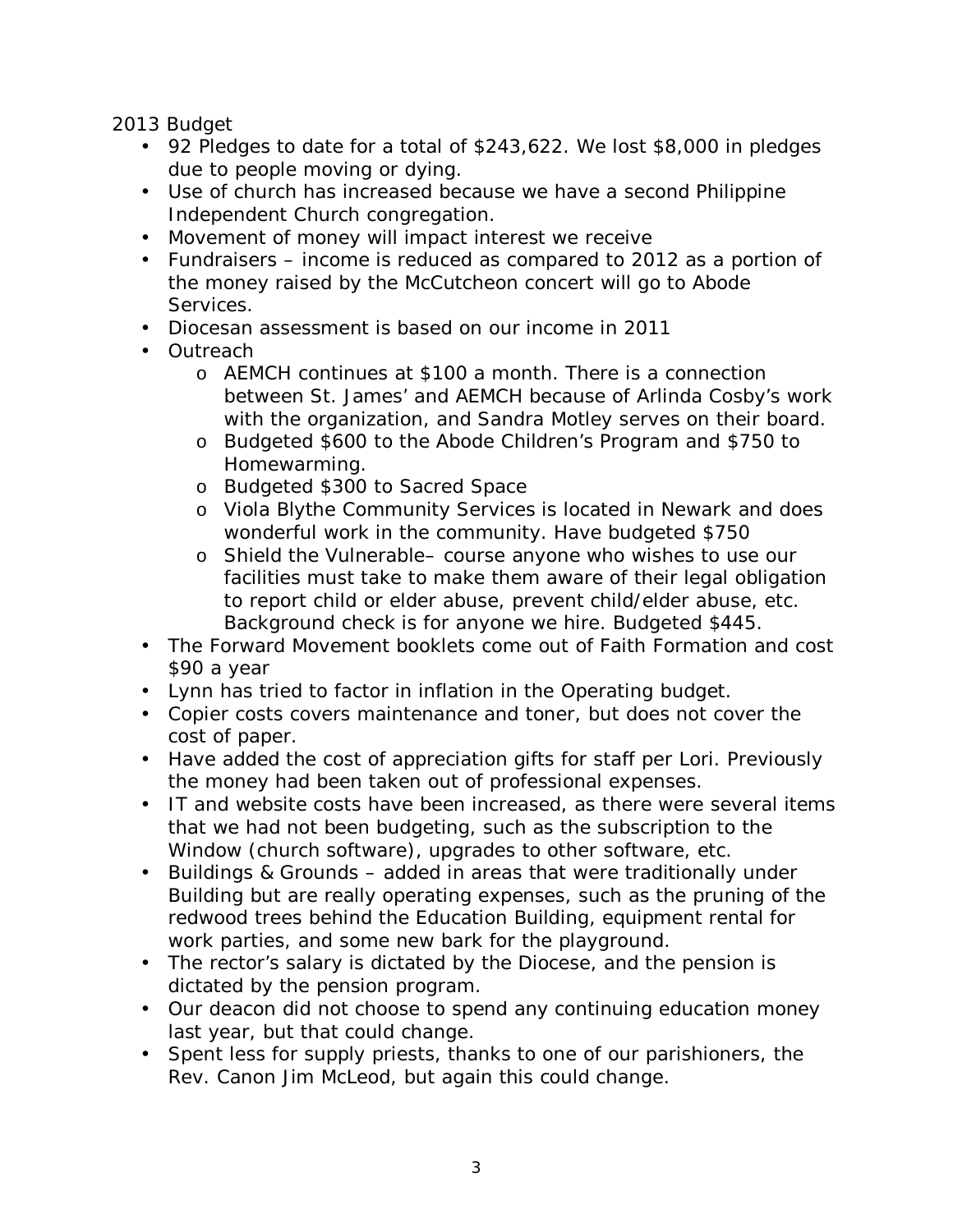- The salaries for administrative assistant, sexton, and musician are based on the salary documents on file. Both the sexton and musician have received pay increases recently. The administrative assistant's one-year anniversary is coming up at the end of January, and she should receive a 2.6% salary increase.
- Budgeted in half a year for Children, Teen, and Family Coordinator. Salary is based on hiring a clergy person, but will consider a nonclergy person.
- Added a new position ASL interpreter costs. The interpreter is for Bill Mosier to use when he and Bev feel it is most necessary for Bill to have an interpreter (for example, at an event where Bev cannot interpret). They will secure the interpreter and arrange for payment. Cost of an ASL interpreter is approximately \$100 an hour.
- With the changes, including the modification to the administrative assistant's salary, the deficit budget will be approximately \$14,436.
- The vestry has committed to certain things, in particular the Children, Teen, and Family Coordinator. Lori's challenge to the community would be to do some prayerful consideration about increasing what they are able to give.
- If we need cash we could turn to the Schader Fund. We have \$34,000 that has not been earmarked.
- Motion was made to pass the 2013 operating budget as amended. Moved by Bud Spalding, seconded by Stephen Ferro. Motion approved.

Building Budget

- The amount of money from the Schader Fund that has been earmarked for capital improvements is \$35,000. After the bill for the carpet is paid, the amount to be transferred to the Building Fund will be \$23,524.
- Projects include: painting the interior of the Big Church and Parish Hall, Big Church lighting upgrade, Big Church roof repair, Big Church termite inspection and treatment, paint for outreach storage unit, stabilize and paint/stain big cross in park, stain the arch in front of the Big Church, funds put aside for parking lot pavement and refrigerator/freezer, and purchasing a fireproof cabinet, chair cart, and folding chairs.
- Changes to the building budget include the adding the Schader money, stain for the arch in front of the Big Church, and listing the chairs as high, rather than medium, priority.
- Motion was made to pass the 2013 building budget as amended. Moved by Gary Gearheart, seconded by Bud Spalding. Motion approved.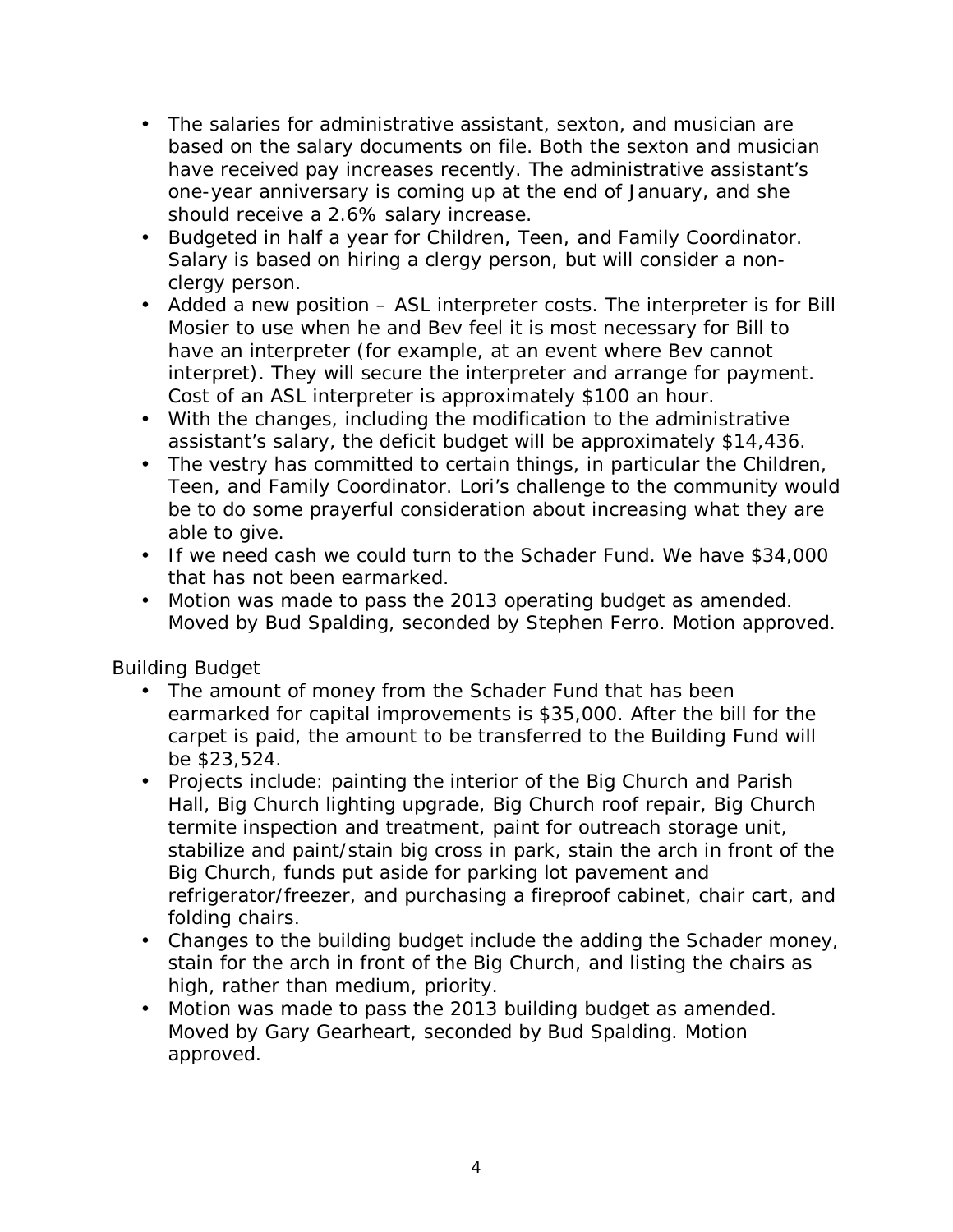Rector Housing Fund

- We still have \$17,000 in the Rector Housing Fund. The intent was that as things come up with the house, we refund the cost to Lori and add that to our equity share in the house.
- Lori's house has no heat it may be a problem with the heating ducts. Some or all of the repair may be covered under the home warranty.
- Lori has three estimates \$2965, \$2800, and \$6025. Lori would like to go with Superior Mechanical for \$2,800.
- Asbestos was found when the inspection was done to determine what was wrong with the heating. This was not disclosed when they purchased the house. The asbestos removal, which would be done by a different company, may cost an additional \$1460.
- If these repairs are covered under the home warranty, then Lori must use the company specified by the home warranty company.
- Motion was made to take up to \$4,200 out of the Rector Housing Fund for the heating duct work and the asbestos removal pending review by the home warranty company. Moved by Bev Mosier, seconded by Mike Scrutton. Motion approved.

Updated Quote for Asbestos Removal In Little Church

- The vestry voted last month for \$1,200 for asbestos removal in the Little Church. The \$1,200 did not include disposal cost. The revised quote is \$2,200.
- This money will come out of \$100,000 allocated for the Little Church from the Schader Fund.
- Motion was made to revise the amount authorized for asbestos removal in the Little Church to \$2,200. Moved by Bob Bynum, seconded by Donald Razzolini. Motion approved.

The updated crawl space plan quote for the Little Church has been put on hold for now.

Storage Cabinets

- We have a request to purchase some additional storage cabinets, which would be placed the long wall in the vestry room. The overflow food from the parish pantry would be stored in these cabinets, rather than the cabinets in the Canterbury Room, along with the archival architectural plans and banners. Have found some cabinets from Home Depot, for a cost of \$847.78.
- Motion was made to approve \$850 out of the Building Fund to pay for new cabinetry. Moved by Donald Razzolini, seconded by Nancy Castaneda. Motion approved.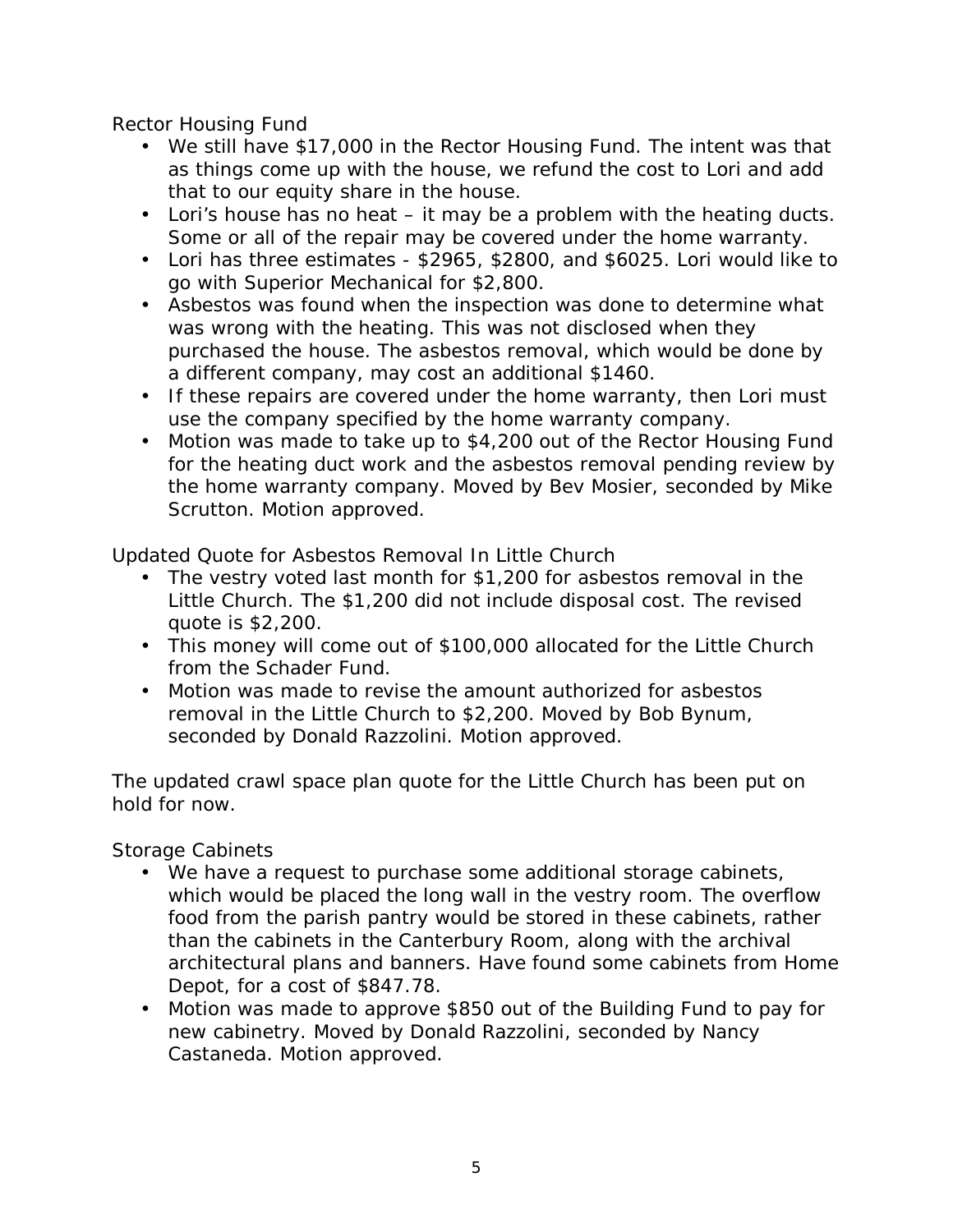The Annual Meeting is January 20<sup>th</sup>, 2013, following the one service at 10 am. Vestry is responsible for providing food for coffee hour that day.

Vestry/Deanery Retreat

- The vestry/deanery retreat is January  $25^{th}$ - $27^{th}$ .
- If you need specific accommodations (for example, you have food allergies or physical limitations) please let Lori know as soon as possible.
- Carpooling will be arranged via email.
- Part of what we will be doing is carving out more vestry time than what the overall schedule allows for. There are some things the Deanery is doing as a group that we will not participate in.
- Part of what we want to do at the retreat is an intentional visioning process.
- We are responsible for Compline Friday night, and Prayers of the People at the Sunday service.
- Potluck dinner for Friday night finger foods, sandwiches, etc.
- Jan Scrutton will be joining us as the Children, Teen, and Family Coordinator. Deanery reps will also be attending.

# CLUSTER REPORTS

# **Communication and Evangelism Cluster Report, November 2012**

- 1. The Window Reviewed and made comments on content prior to publication of January edition. The new masthead and style guidelines were applied consistently.
- 2. Fabricated a temporary "Church Open for Prayer" banner in response to the shootings in Newtown, CT. Subsequently, we've designed and ordered a new banner which can be easily customized at short notice in future (see below).

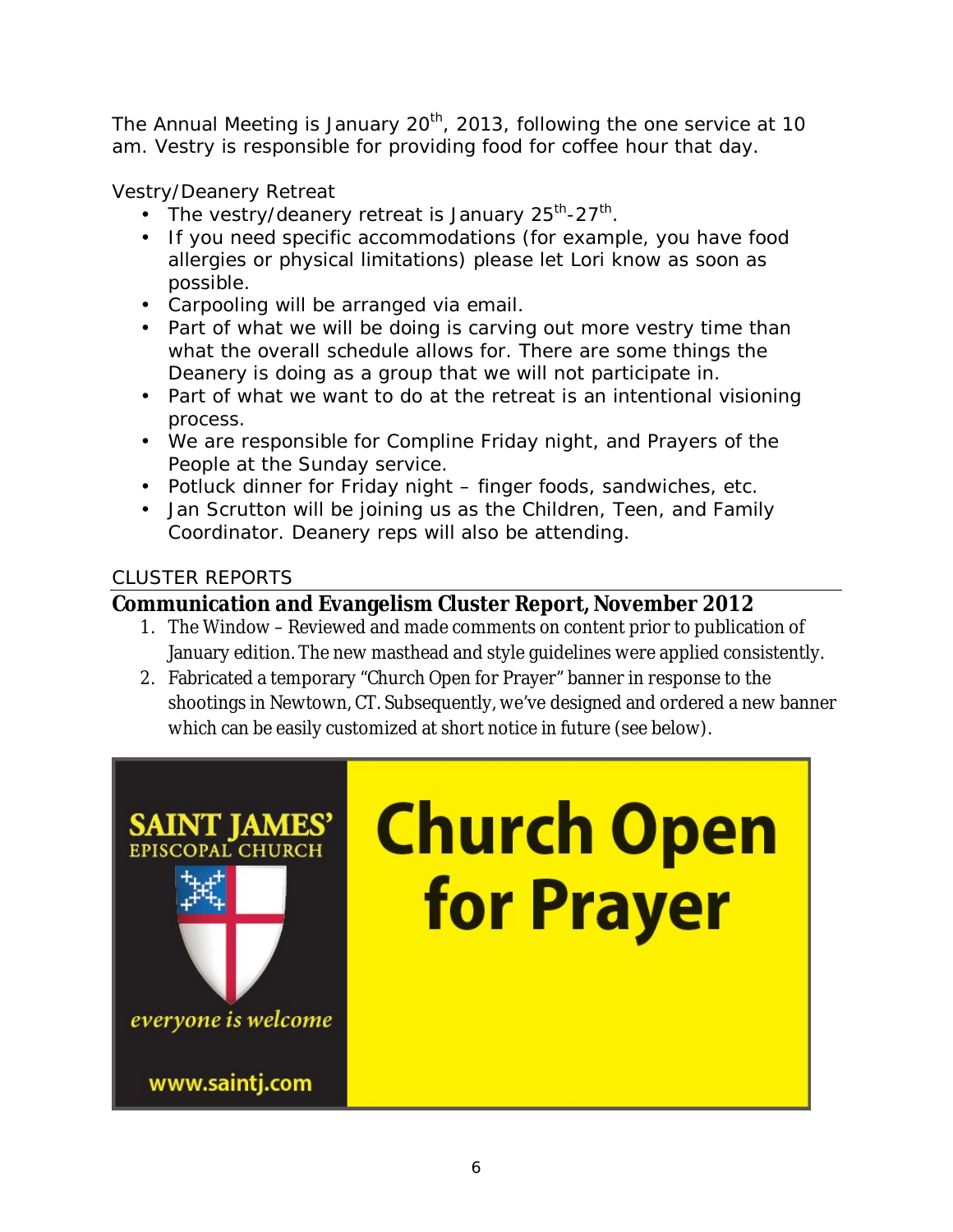- 3. Collected photos of events from 2012 in preparation for creating the slide show for the Annual Meeting.
- 4. Web statistics for past month can be found below.

Respectfully Submitted, Mike & Jack

#### **My Dashboard**

Dec 10, 2012 - Jan 9, 2013 -

| + Add Widget<br><b>Share</b><br>Email                                                                         | Export $\blacktriangledown$ |                                  |               |                  |         |                               |                                  | <b>Delete Dashboard</b>           |
|---------------------------------------------------------------------------------------------------------------|-----------------------------|----------------------------------|---------------|------------------|---------|-------------------------------|----------------------------------|-----------------------------------|
| <b>Visits</b>                                                                                                 | 烧                           | Avg. Visit Duration<br>许         |               |                  |         | Visits and Avg. Visit Durati  |                                  | 收                                 |
| <b>O</b> Visits<br>50                                                                                         |                             | Avg. Visit Duration<br>00:05:00  |               |                  |         | Country /<br><b>Territory</b> | <b>Visits</b>                    | Avg. Visit<br><b>Duration</b>     |
|                                                                                                               |                             |                                  |               |                  |         | United<br><b>States</b>       | 489                              | 00:01:38                          |
|                                                                                                               |                             | 00:02:30                         |               |                  |         | United<br>Kingdom             | 11                               | 00:01:31                          |
|                                                                                                               |                             |                                  |               |                  |         | Japan                         | 6                                | 00:02:23                          |
| Dec 22<br>Dec 29<br>Dec 15                                                                                    | Jan 5                       | Dec 15                           | Dec 22        | Dec 29<br>Jan 5  |         | India                         | 3                                | 00:09:05                          |
| <b>Unique Visitors</b>                                                                                        | Pages / Visit<br>森          |                                  |               |                  | 办       | Estonia                       | $\overline{2}$                   | 00:00:00                          |
| 369                                                                                                           |                             | 2.74                             |               |                  |         | Russia                        | $\overline{2}$                   | 00:00:11                          |
| % of Total: 100.00% (369)                                                                                     |                             | Site Avg: 2.74 (0.00%)           |               |                  |         | Australia                     | 1                                | 00:00:13                          |
| <b>New Visits</b>                                                                                             | 收                           | <b>Mobile Visits</b>             |               |                  | 许       | <b>Bahrain</b>                | $\mathbf{1}$                     | 00:00:00                          |
| 298                                                                                                           |                             | <b>Mobile</b>                    |               |                  |         | Canada                        | $\overline{1}$                   | 00:00:00                          |
| % of Total: 100.00% (298)                                                                                     |                             | (Including<br>Tablet)            | <b>Visits</b> | <b>Pageviews</b> |         | Germany                       | $\overline{1}$                   | 00:00:00                          |
| Visits by Traffic Type                                                                                        | 森                           | <b>No</b>                        | 411           | 1.133            |         | City                          |                                  | 收                                 |
|                                                                                                               |                             | Yes                              | 119           | 320              |         |                               |                                  |                                   |
| 37.35% organic<br>198 Visits<br>34.15% direct<br>181 Visits<br>$26.60\%$ referral<br>141 Visits<br>1.88% paid |                             |                                  |               |                  |         | City                          | <b>Unique</b><br><b>Visitors</b> | <b>Unique</b><br><b>Pageviews</b> |
|                                                                                                               |                             | Newsletter page visits<br>许      |               |                  | Fremont | 109                           | 482                              |                                   |
|                                                                                                               |                             | 118<br>% of Total: 9.92% (1,190) |               |                  |         | San<br>Francisco              | 27                               | 119                               |
|                                                                                                               |                             | Sermons page visits              |               |                  | 壺       | (not set)                     | 18                               | 29                                |
|                                                                                                               |                             | 54                               |               |                  |         | San Jose                      | 14                               | 46                                |
|                                                                                                               |                             | MM<br>% of Total: 4.54% (1,190)  |               |                  | Hayward | 11                            | 25                               |                                   |
|                                                                                                               |                             |                                  |               |                  |         | <b>Union</b><br>City          | 11                               | 35                                |
|                                                                                                               |                             |                                  |               |                  |         | <b>New York</b>               | 10                               | 33                                |
|                                                                                                               |                             |                                  |               |                  |         |                               |                                  |                                   |

Hialeah

Newark

 $\overline{7}$ 

 $6\overline{6}$ 

 $\overline{7}$ 

23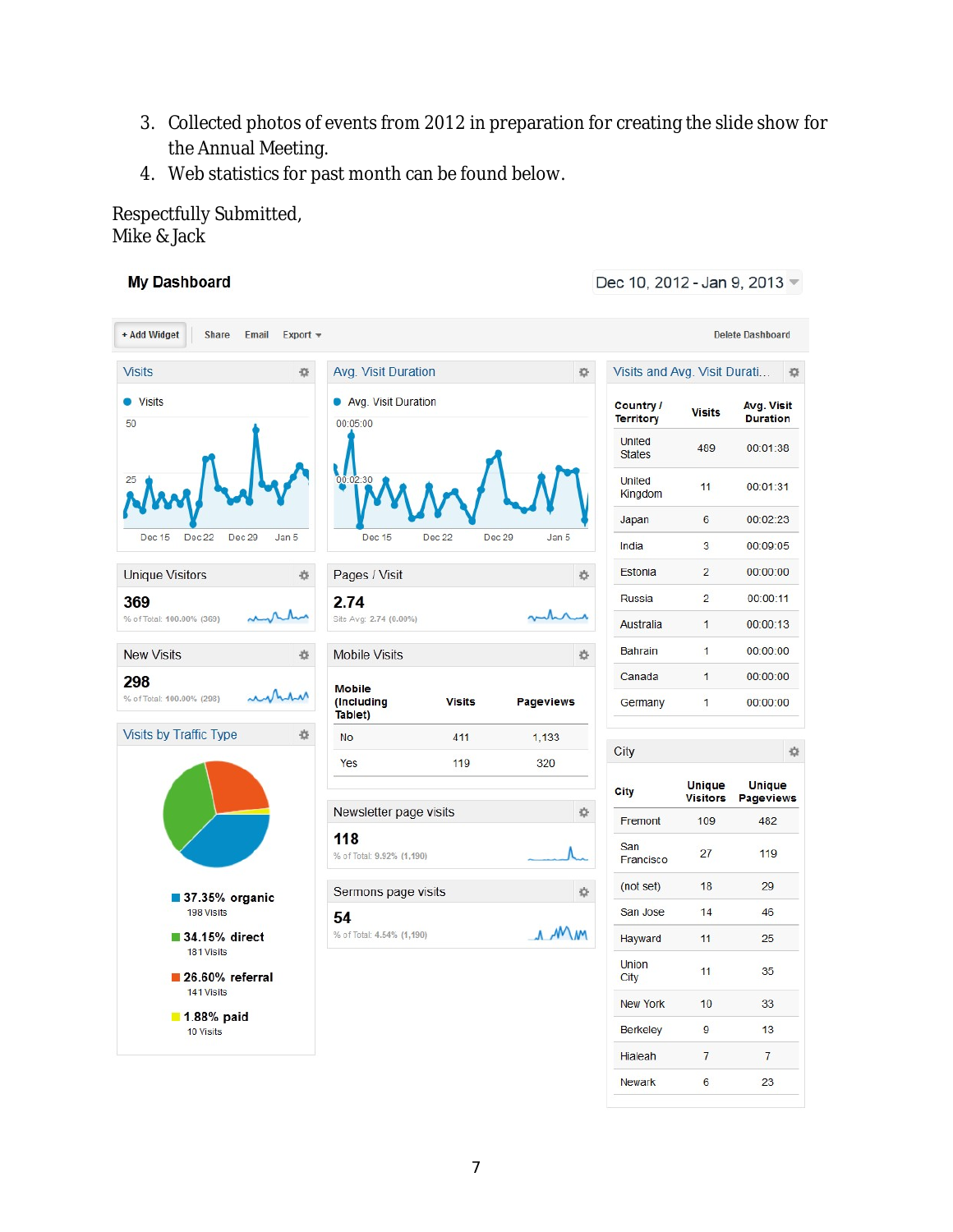\*\*\*\*\*\*\*\*\*\*

- Jack Rux submitted a couple of items for the McCutcheon concert to the weekly papers.
- A staff writer from the Argus that Jack knows is planning on writing up something about the concert.

## **Faith Formation Cluster Report**  *January 2013*

#### **Youth and Children**

Sunday school in December was taught by Jan Scrutton with support from the Youth group. Jan will continue teaching Sunday school through January.

Kathryn Ruth, our Nursery Care Provider, left in December and her place is being covered by volunteers until a decision is made about the future. We remain committed to providing this important service to our youngest members and their parents

#### **Adult Faith Formation**

Adult Faith Formation team met on January 7<sup>th</sup>. The next meeting will be on February 11th. The schedule of classes is below. More details will be sent to Vestry once the meeting notes from Monday's meeting are available.

|             |                   |                                         | IN            |
|-------------|-------------------|-----------------------------------------|---------------|
| <b>DATE</b> | <b>SUNDAY</b>     | <b>FAITH FORMATION SUBJECT</b>          | <b>CHARGE</b> |
| 1/6/13      | <b>EPIPHANY</b>   |                                         |               |
| 1/13/13     | <b>EPIPHANY 1</b> | <b>Church Budget Meeting - No Class</b> |               |
| 1/20/13     | <b>EPIPHANY 2</b> | Annual Meeting - No class               |               |
| 1/27/13     | <b>EPIPHANY 3</b> | <b>READING MUSIC</b>                    | <b>BRUCE</b>  |
| 2/3/13      | <b>EPIPHANY 4</b> | <b>READING MUSIC</b>                    | <b>BRUCE</b>  |
| 2/10/13     | <b>EPIPHANY 5</b> | Abraham Lincoln                         | <b>BRUCE</b>  |
| 2/17/13     | LENT <sub>1</sub> | RACISM, CHANGE AND HISTORY              | <b>BRUCE</b>  |
| 2/24/13     | LENT <sub>2</sub> | <b>HOSPICE</b>                          | <b>BRUCE</b>  |
| 3/3/13      | LENT <sub>3</sub> | <b>REVELATIONS by Elaine Pagels</b>     | <b>JANET</b>  |
| 3/10/13     | LENT <sub>4</sub> |                                         |               |
| 3/17/13     | LENT <sub>5</sub> |                                         |               |
|             | <b>PALM</b>       |                                         |               |
| 3/24/13     | <b>SUNDAY</b>     | <b>NO CLASSES</b>                       |               |
| 3/31/13     | <b>EASTER</b>     | <b>NO CLASSES</b>                       |               |
| 4/7/13      | <b>EASTER 2</b>   | <b>BIBLE BASICS</b>                     | <b>BRUCE</b>  |
| 4/14/13     | <b>EASTER 3</b>   | <b>BIBLE BASICS</b>                     | <b>BRUCE</b>  |
| 4/21/13     | <b>EASTER 4</b>   | <b>BIBLE BASICS</b>                     | <b>BRUCE</b>  |
| 4/28/13     | <b>EASTER 5</b>   | <b>EVOLUTION OF THE WORD</b>            | <b>JANET</b>  |
| 5/5/13      | <b>EASTER 6</b>   | <b>EVOLUTION OF THE WORD</b>            | <b>JANET</b>  |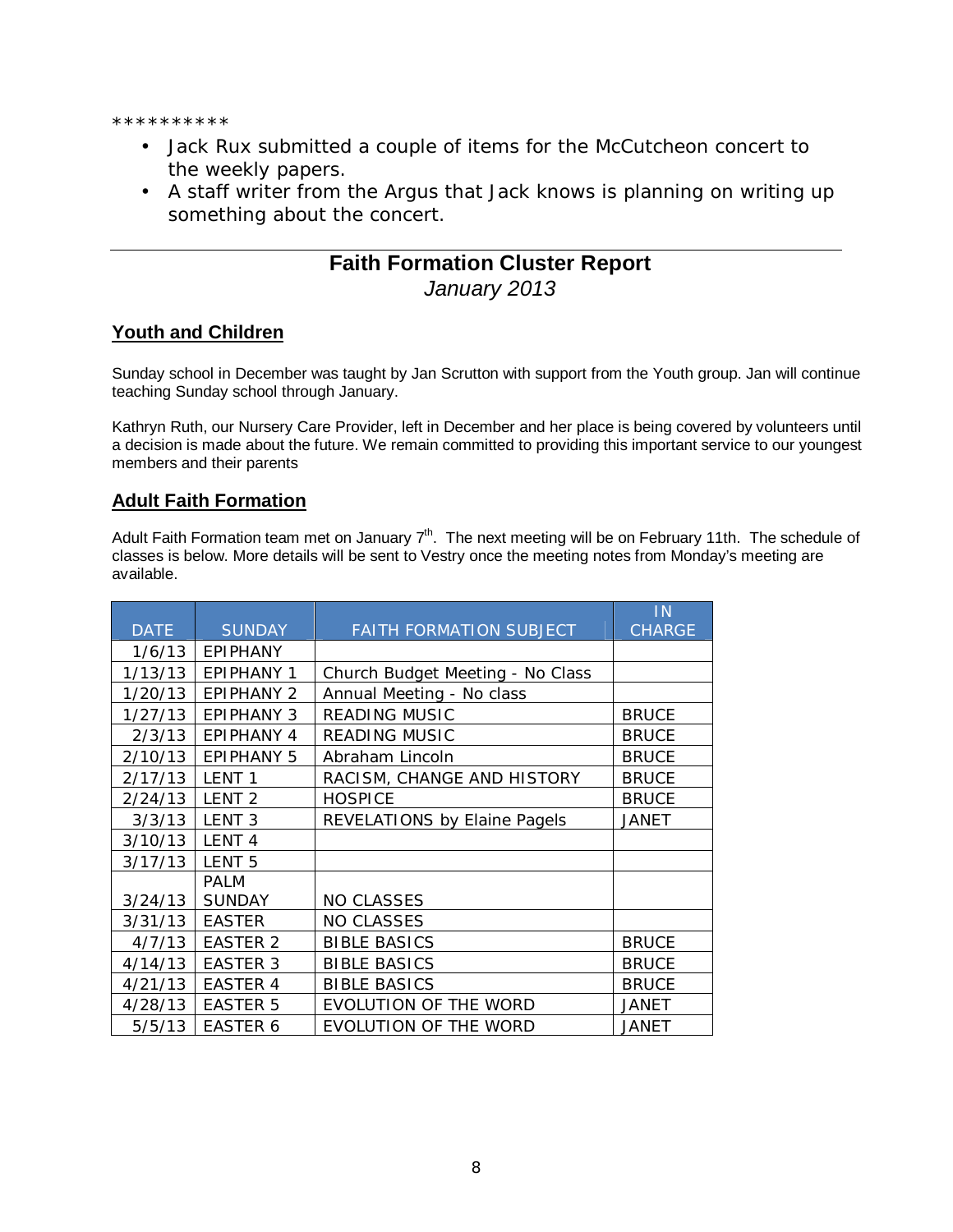#### **FACILITIES GROUP** JANUARY 10, 2013

The performance and accomplishments of the Facilities Group during the month of December was slightly lower than most of the previous months. This was the result of adverse weather conditions which shut down the last two exterior work parties; and compounded our maintenance problems by heavy rains and winds leaving a considerable amount of debris around the campus. Hopefully the next scheduled work party will offer an opportunity to catch up.

On January 7, the project of re-carpeting the Church was finally completed. The delay resulted from some shoddy workmanship on the first go-around, necessitating a reorder and reinstallation **at the contractor's expense.**

At the work party on December 22, two members repaired the door to the men's bathroom in the Church. Someone had forced the door to open so hard that the doorstop had broken through the inside panel of the door. Chris Perry and Tim Spencer repaired the door and installed two kick plates to avoid a repeat of the situation.

This door situation highlights a possible lack of awareness problem. We endeavor to maintain the Buildings and Ground in good condition. We try to provide safe tools and equipment for those who use them. However, the broken door was obviously the result of carelessness. The power cord of the vacuumhas been entangled in the vacuum brushes, and one end cover to the front door hardware has been lost. These are probably accidental incidents which might have been avoidable. We ask you to just be aware and be careful with our facilities and equipment.

Respectfully Submitted Bud Spalding and Brad Hoffman (in spirit)

> **Parish Life Cluster Report December 2012**

> > **Submitted By: Donald Razzolini Bob Bynum**

• **Los PosadasDec. 02, 2012 5pm –** Parish Life took over responsibility of themeal portion this year and will continue in the future. The PL team was given a book of guidelines and an overview of the Los Posadas mindset written by John Maloney.Donald has updated/organized the guidelines booklet to include price breakdowns of food and general resources. A formal copy will be given to the Los Posadas meal coordinator and a copy placed in the Parish Life handbook for future reference. The meal took place in the Parish Hall with overflow gathering in the EB1 meeting room.A reported 105 of the 116 people signed up were in attendance, making good use of the Parish Hall space so the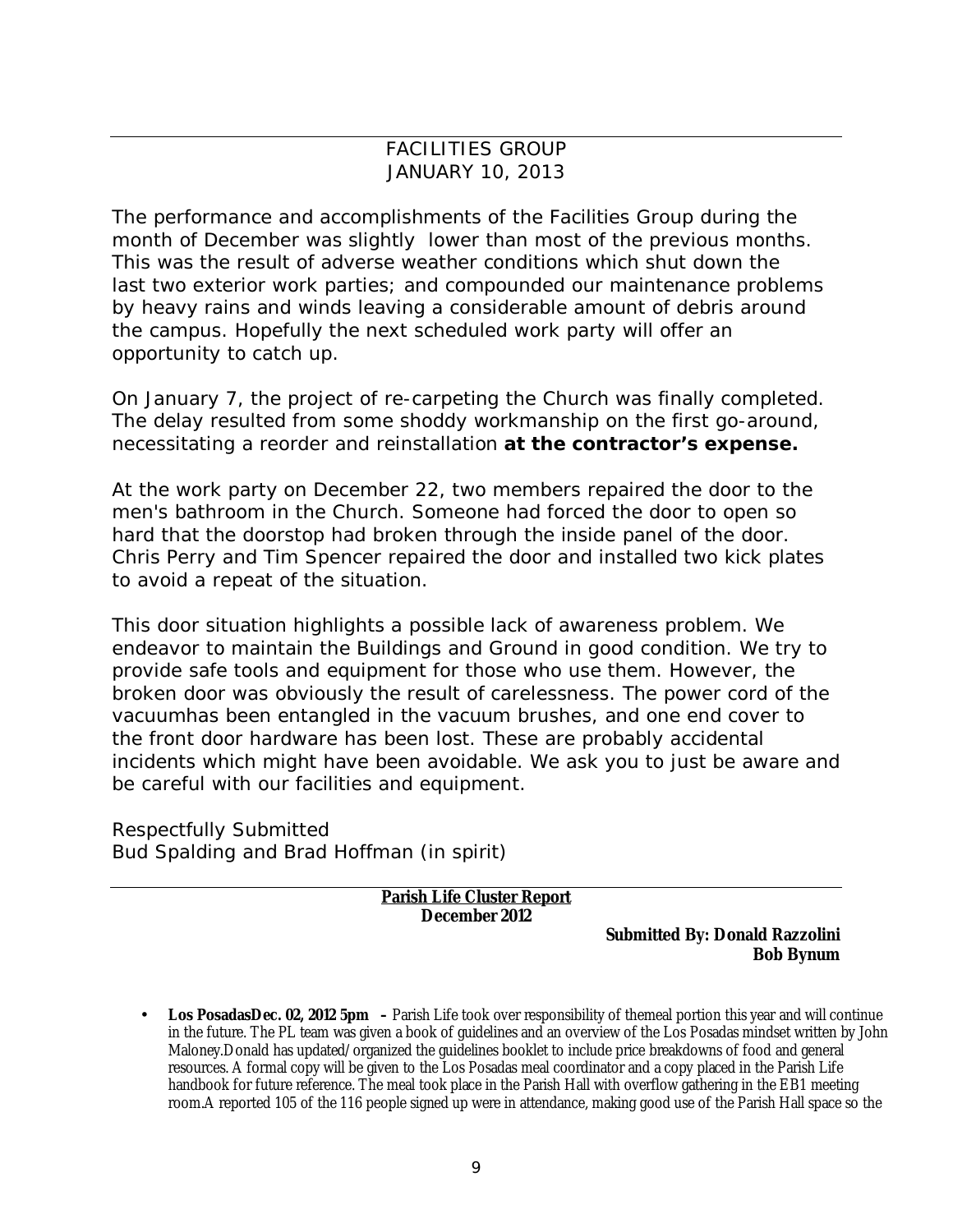EB1 alternative location for overflow was not needed.As in years past, Penny Trant coordinated the food set-up and has agreed to head this part of the event annually from this point forward.

The overall success of the event was the result of many people doing many things and pitching in to help.

- a. Don Rose lead a team of volunteers to set-up the tables and chairs
- b. Penny and Ken Trant set the the tables with table cloths and silverware
- c. Evelyn Martinez and Griselda Prater picked up the food from The Tortilla Factory in Newark.
- d. John Maloney directed the actors
- e. Greg and Elaine Miller did the decorations
- f. Many other people, too many to mention in this report, also preformed numerous tasks

Social Ministries and Congregational Care

Little has changed since last month.

Sacred Space participation for St James will provide a hot meal for the third month in a row. (Thank You Penny)

Our Food Pantry remains well stocked, but we have had very few visitors.

The Caring team is near ready to roll out, but we are still looking for a second coordinator. We seem to have sufficient volunteers to provide meals and rides as needed.

Respectfully Submitted, Gary Gearheart and Bev Mosier

#### **Lead Team Report January 10, 2013**

Much of this month was spent preparing, revising and updating the 2013 budget.

Assisted with coordination of the carpet installation in the Main Church.

Planned for the January 20 St James' Annual Meeting and the January 25-27 Southern Alameda County Ministry Team Retreat.

The Vestry held a special meeting on January 3, 2013 to make decisions regarding the Little Church Restoration. A letter describing those decisions was sent to Sylvia Ma, committee chair by Janet Fischer, Senior Warden.

Respectfully submitted,

Janet Fischer Laura Winter Lori Walton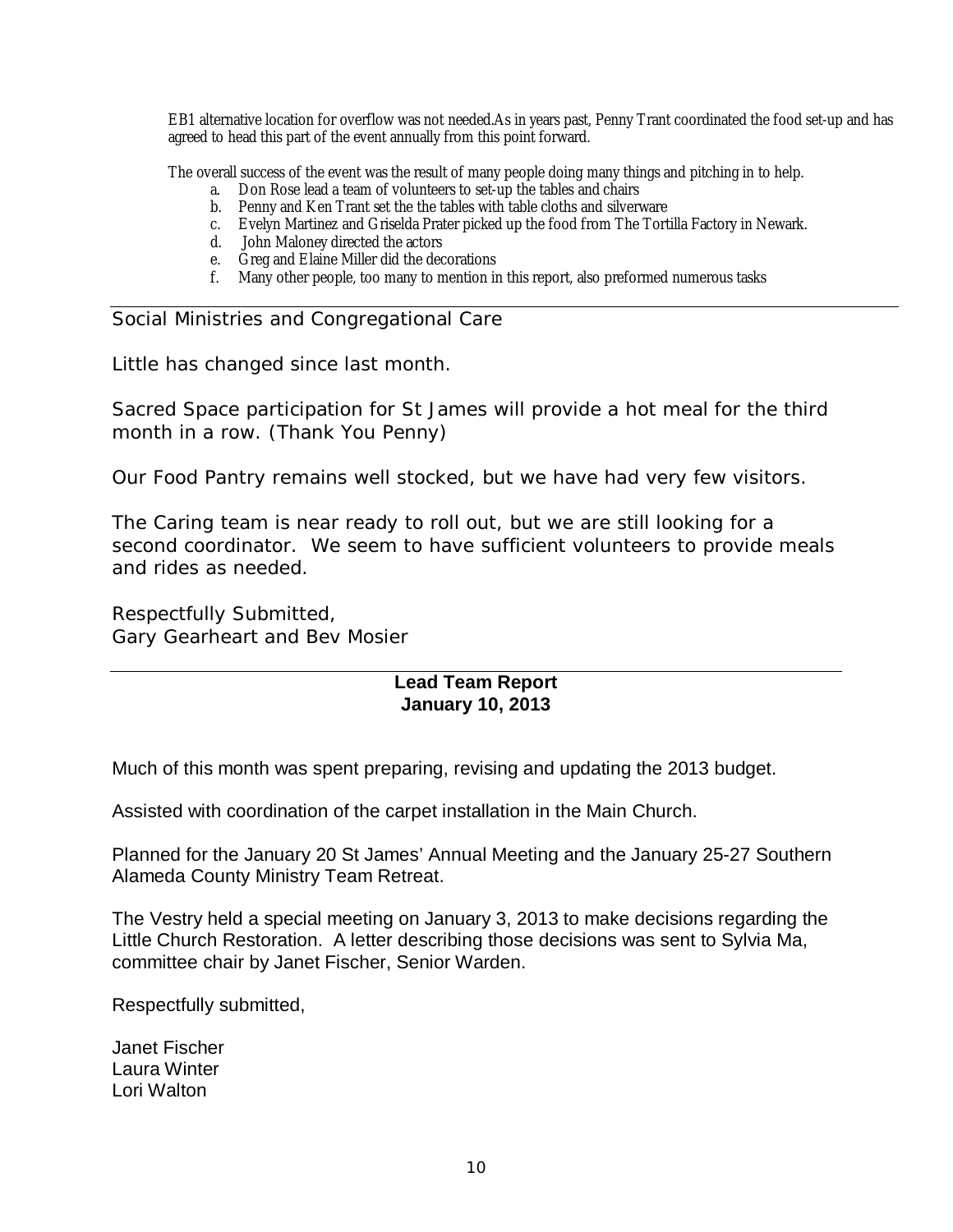Rector's Report Vestry Meeting, January 10, 2012

**Worship** Presided at the Sacred Space Service on December 16.

Along with many volunteers, greened the church and then took it down following the Sunday after Christmas.

Celebrated two Christmas Eve Services and one Christmas Day Service. Compared to last year, attendance increased for the 4:00 Family Service, but decreased for the 11:00 Midnight Mass Service and the 10:00 Christmas Day Service.

|                       | 2011 | 2012 |
|-----------------------|------|------|
| <b>Family Service</b> | 69   | 104  |
| <b>Midnight Mass</b>  | 55   | 123  |
| <b>Christmas Day</b>  | 47   | 38   |
| <b>Total</b>          | 271  | 265  |

Planned the music and much of the Epiphany and Lent seasons with Jennifer. Confirmed with Marilyn Rose that she'll put together a slide show for Palm Sunday. Invited the Youth to do an Easter Vigil skit, and heard rumors of other skits in the works.

Led a prayer service on December 15 in response to the shootings in Newtown Colorado. About 10 people participated.

Included a "hand-blessing" during service on January 6, in celebration of Epiphany and to mark the beginning of a new year.

#### **Children & Youth**

Worked with Jan Scrutton on upcoming events that would pertain to Children and Families for inclusion on the Family Calendar. For Lent/Holy Week, planning on having an Ash Service following Shrove Tuesday on February 12 and an "all-age" Interactive Stations of the Cross on Good Friday, March 29.

Ami Locher has done a wonderful job covering the nursery. Jan Scrutton, Beth Scrutton, and Ami Locher will work to cover the nursery for the next month or so. A position description will be generated and posted to craigslist following the start of a new vestry year.

I continue to meet weekly with Jan Scrutton in her role as the Children, Teen, Family Ministry Coordinator. Our meetings revolve around planning program and establishing a foundation for a future paid position. Jan will work on a position description and a timeline for discussion with the vestry.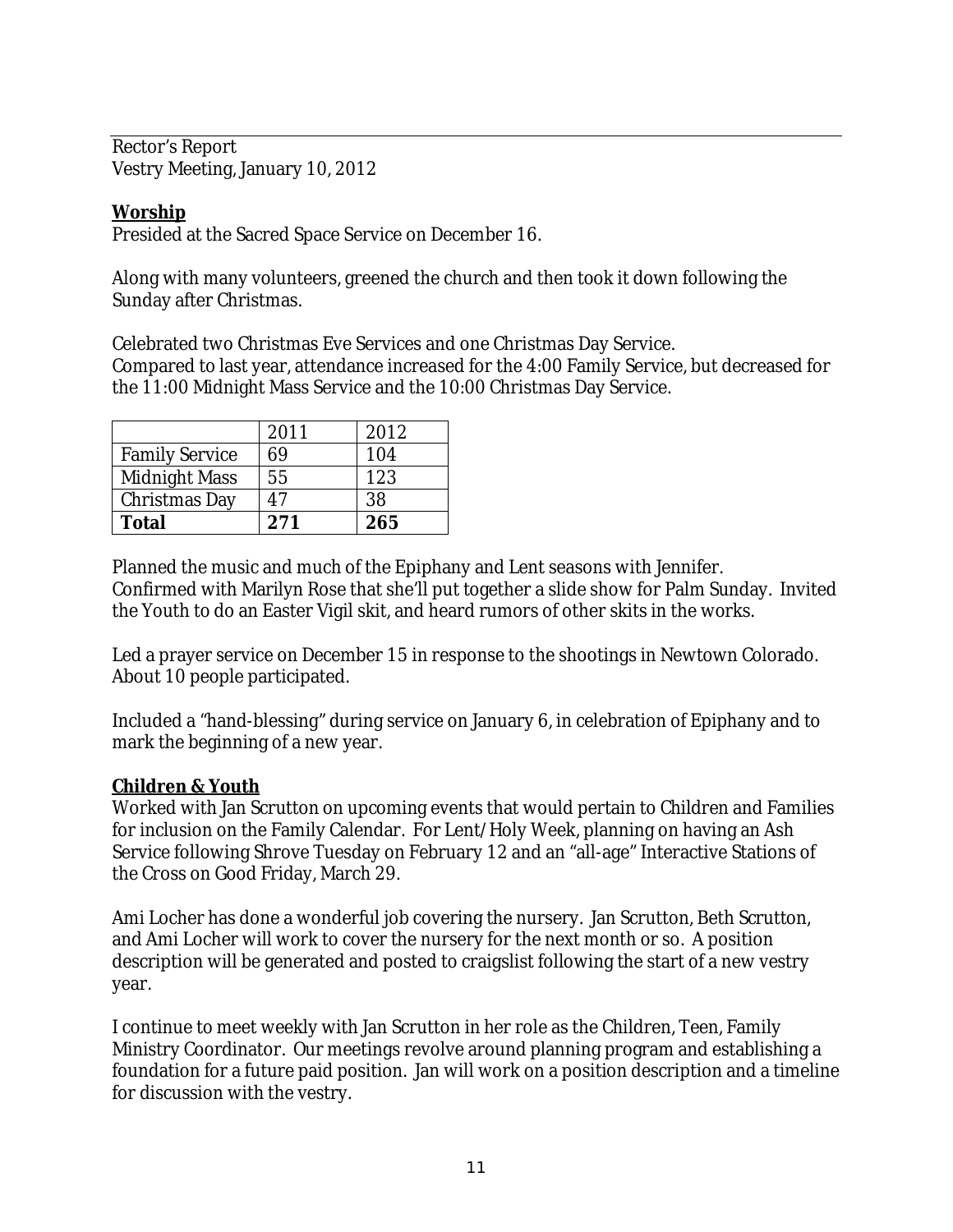### **Pastoral Care**

Visited a couple parishioners and talked with a few regarding spiritual/health/family concerns.

Visited Margaret Rainey and blessed her new home on December 18.

Met with members of the Healing Team to discuss a future workshop offering that would be conducted by them and open to churches and groups in the area, along with churches in the Diocese.

#### **Welcoming Committee**

Sent a few "welcome emails" and sent a card to visitors who signed the book. Worked with LeaMarie Ave to pin down a schedule for the Greeter Ministry.

#### **Parish Life and Events**

Created a coffee-hour sign up sheet and organized ministry teams to participate. Made announcements, created an instruction sheet and asked Brenda to send weekly reminders. Hoping to hand this off to Parish Life soon.

#### **Finance/Administration/Staff**

Spent a lot of time working on budgets, examining finances and discussing financial decisions.

Met with Gail Blalock to talk about the 2012 pledges and to look forward to 2013. Gail has agreed to continue as the stewardship chair until a co-chair can be found with the idea of transitioning the co-chair into the chair.

Attended the Special Vestry Meeting on January 3 to make decisions on the Little Church Restoration.

Had lunch with Bob Dobbin to discuss his ministry. Met with Julia McCray-Goldsmith to discuss general diocesan resources and education.

Planning for the Annual Meeting and Vestry Retreat.

**Other**

Met with the Chair of the Commission on Ministry and the Vocations Officer, along with other members of the Standing Committee on December 19 to discuss Standing Committee/Commission on Ministry relations.

Attended the Diocesan Standing Committee meeting on January 8.

Attended the Interfaith Lunch on January 3.

Attended a dinner hosted by the Bishop for the Executive Council and Standing Committee on December 18.

With Brenda and Bud's help, saw the completion of the carpet installation.

Discussed storage needs with Janet Fischer and put together a suggestion for the purpose of cabinets to be housed in the vestry room for the storage of banners, food pantry items, and archive materials.